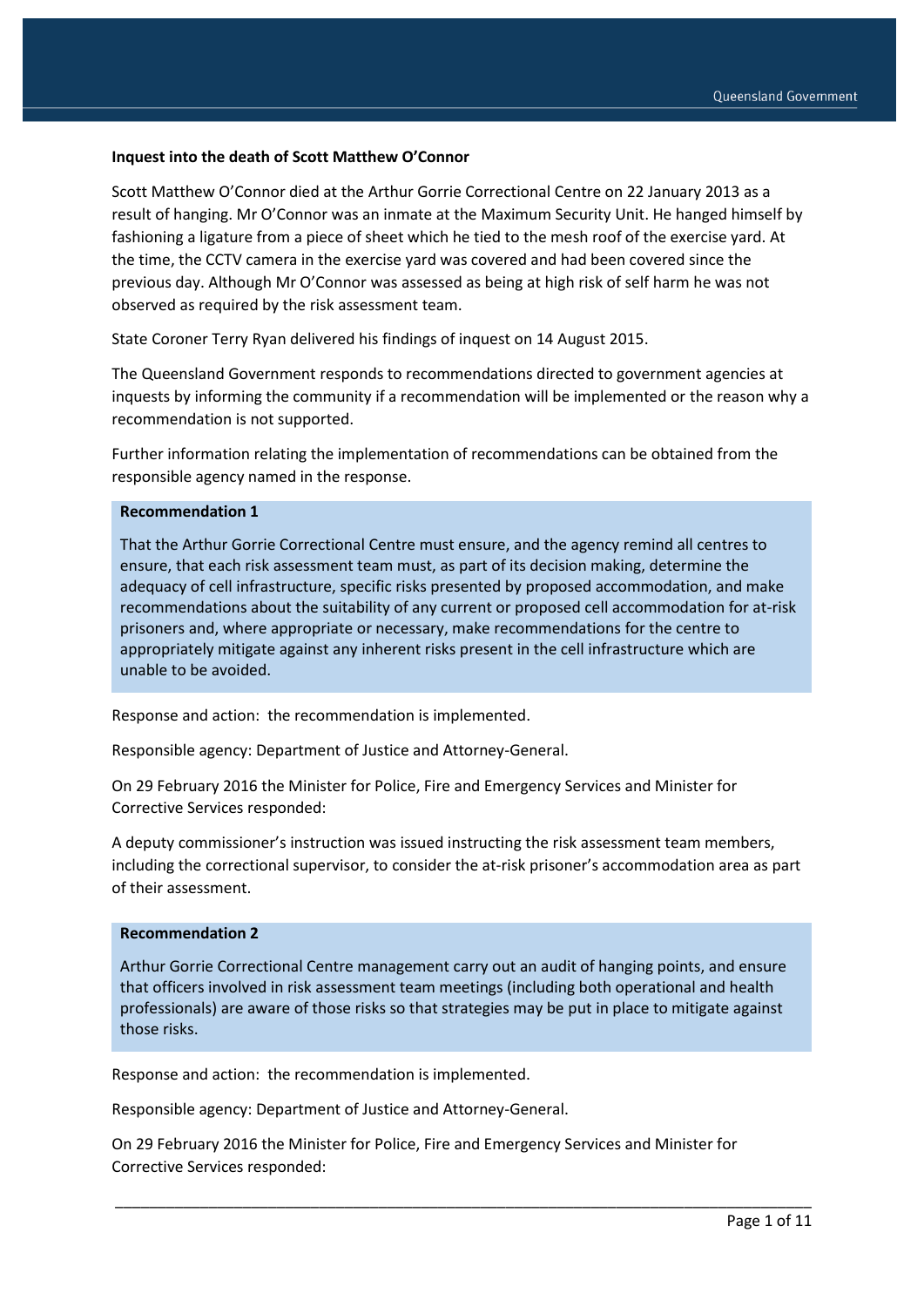Arthur Gorrie Correctional Centre conducted an audit of hanging points in early 2014. The centre also developed a cell infrastructure guide for the risk assessment team (RAT). This guide is a reference for RAT members of the cell and unit infrastructure that has evolved over the life of the centre, with differing design variants. The guide contains a photograph of the cell type, the floor plan, the risks due to infrastructure, mitigations strategies suitable for this cell type and hanging points. The general manager's directive 'at-risk management (self harm/suicide)' outlines the requirement for all non-custodial members of the risk assessment team to undertake an infrastructure inspection. The purpose of this investigation is to all the RAT to determine the adequacy of cell infrastructure and specific risks presented by the cell and unit when making future placement decisions.

## **Recommendation 3**

The agency install covert microphones in the Arthur Gorrie Correctional Centre (AGCC) master control, and in the AGCC Maximum Security Unit master control, if and when it is reopened.

Response and action: the recommendation is implemented.

Responsible agency: Department of Justice and Attorney-General.

On 29 February 2016 the Minister for Police, Fire and Emergency Services and Minister for Corrective Services responded:

Queensland Corrective Services recently installed covert microphones in all control rooms at Arthur Gorrie Correctional Centre that did not previously have them. This included the Maximum Security Unit control room and master control room.

### **Recommendation 4**

The agency install closed circuit television in the Arthur Gorrie Correctional Centre Maximum Security Unit master control room, if and when it is re-opened.

Response and action: the recommendation is implemented.

Responsible agency: Department of Justice and Attorney-General.

On 29 February 2016 the Minister for Police, Fire and Emergency Services and Minister for Corrective Services responded:

Queensland Corrective Services installed CCTV cameras in all control rooms at Arthur Gorrie Correctional Centre that did not previously have them. This included the Maximum Security Unit control room and master control room.

### **Recommendation 5**

The agency conduct a review such that officers especially rostered to undertake observations should be persons who are familiar with the prisoner the subject of the observation regime or, if that is not possible, a person who is extremely au fait with at-risk indicators.

\_\_\_\_\_\_\_\_\_\_\_\_\_\_\_\_\_\_\_\_\_\_\_\_\_\_\_\_\_\_\_\_\_\_\_\_\_\_\_\_\_\_\_\_\_\_\_\_\_\_\_\_\_\_\_\_\_\_\_\_\_\_\_\_\_\_\_\_\_\_\_\_\_\_\_\_\_\_\_\_\_\_

Response and action: the recommendation is implemented.

Responsible agency: Department of Justice and Attorney-General.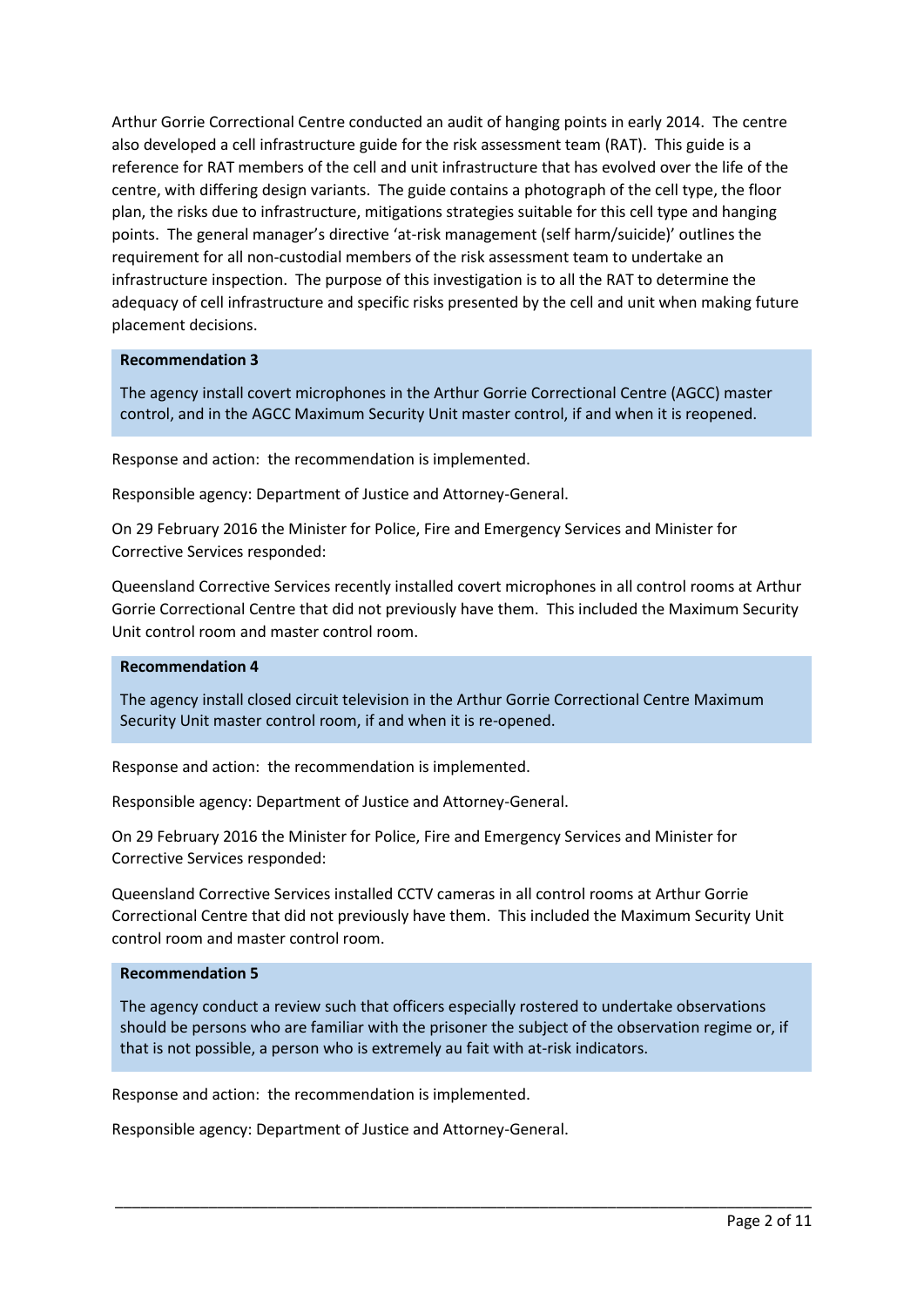On 29 February 2016 the Minister for Police, Fire and Emergency Services and Minister for Corrective Services responded:

Queensland Corrective Services reviewed of the Maximum Security Unit procedures, relevant attachments and guidelines.

The four progression guidelines (stages  $1 - 4$ ) previously referred were retitled 'Progression instructions' with a disclaimer that a deviation from this instruction may only be approved by the general manager of the facility and that the following must occur:

- a detailed risk assessment must be conducted
- any approved deviation must be clearly documented in the prisoner's Maximum Security Unit management plan
- the deputy commissioner, statewide operations must be advised prior to the commencement of the deviation.

Progression through each stage is reviewed by the Maximum Security Unit management team which consists of at a minimum:

- general manager and / or deputy general manager of the corrective services facility
- Maximum Security Unit manager / supervisor
- intelligence advisor
- psychologist or officer nominated by the general manager or deputy general manager of the corrective services facility
- at least one Maximum Security Unit corrective services officer.

### **Recommendation 6**

The agency conduct a review such that the psychologist who undertakes an assessment of an atrisk prisoner ought to be present at the risk assessment team meeting, unless the psychologist attending is also familiar and current with the prisoner under consideration.

Response and action: the recommendation is implemented.

Responsible agency: Department of Justice and Attorney-General.

On 29 February 2016 the Minister for Police, Fire and Emergency Services and Minister for Corrective Services responded:

Queensland Corrective Services reviewed the at-risk management (self harm/suicide) procedure and in turn issued a deputy commissioner's instruction (DCI). The DCI instructs psychologists who conduct the assessment of the at-risk prisoner that they should attend the risk assessment team meeting in person, and that where personal attendance is not possible, the nominee who attends in their absence should also be familiar with the prisoner being reviewed.

## **Recommendation 7**

Arthur Gorrie Correctional Centre must ensure that risk assessment team meeting members ought not make determinations without the actual observations logs for a prisoner presently under a regime of observations and under consideration. 'Chinese whispers' style summaries of observation logs are apt to be insufficient to allow risk assessment team meetings to make fully informed decisions.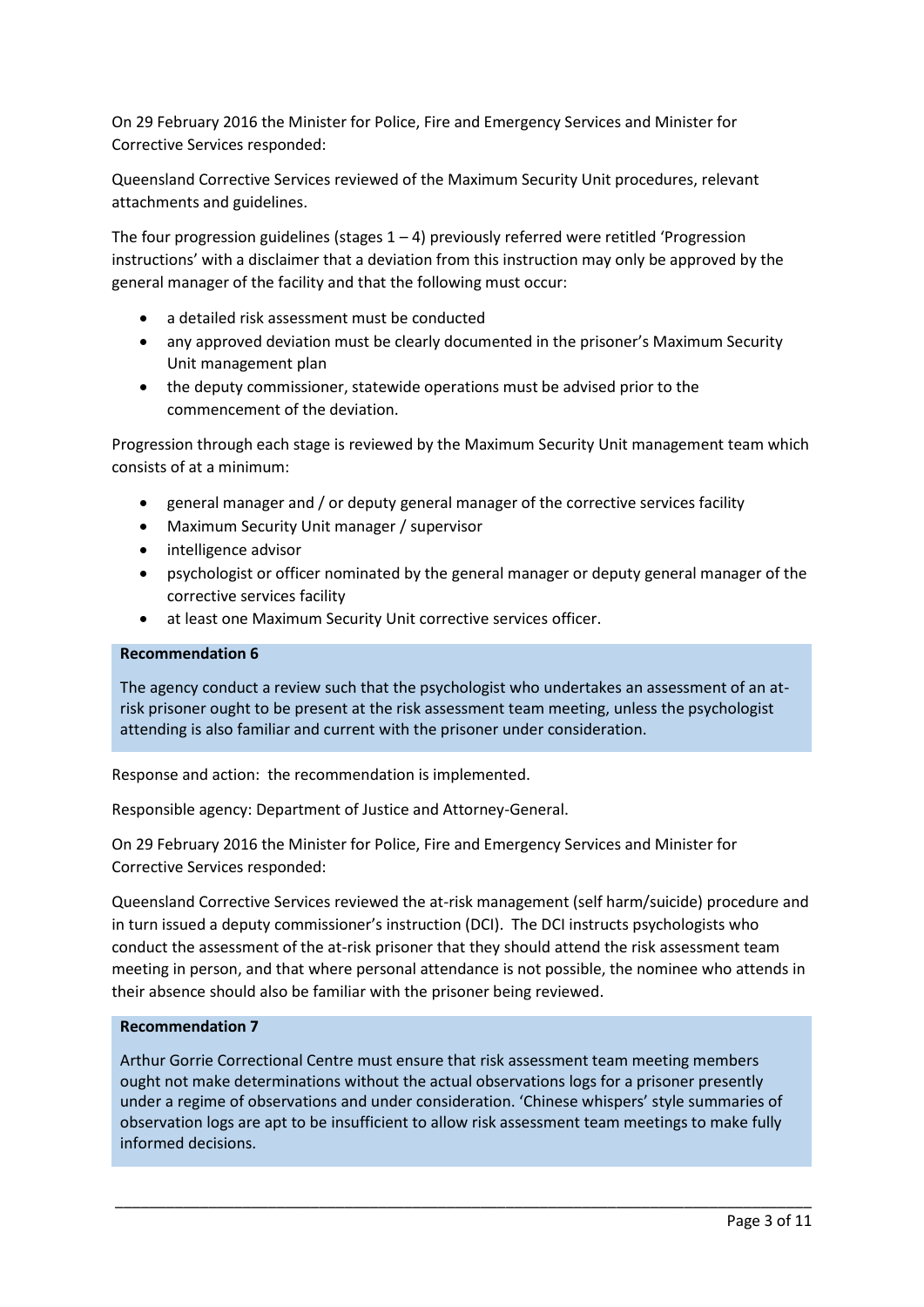Response and action: the recommendation is implemented.

Responsible agency: Department of Justice and Attorney-General.

On 29 February 2016 the Minister for Police, Fire and Emergency Services and Minister for Corrective Services responded:

Arthur Gorrie Correctional Centre reviewed the at-risk management (self harm/suicide) procedure and from this a general manager's directive was issued requiring the observation logs to be brought to the risk assessment team meetings by the correctional supervisor.

## **Recommendation 8**

The agency conduct a review such that supervisors from the at-risk prisoners' accommodation area are involved in the risk assessment team meeting and, in addition, that these supervisors are sufficiently addressing the issue of environment risks for each at-risk prisoner discussed at the relevant risk assessment team meeting.

Response and action: the recommendation is implemented.

Responsible agency: Department of Justice and Attorney-General.

On 29 February 2016 the Minister for Police, Fire and Emergency Services and Minister for Corrective Services responded:

Queensland Corrective Services undertook a review of the at-risk management (self harm/suicide) procedure and in turn issued a deputy commissioner's instruction (DCI).

The DCI provides that correctional supervisors from the at-risk prisoner's accommodation area should be involved in the risk assessment team meeting in person, and where personal attendance is not possible, the nominee who attends in their absence should also be familiar with the person being reviewed.

The DCI also instructed that the correctional supervisor provide a report containing a recommendation on where a prisoner should be placed including any recommendations to address any environmental risks (i.e. removal of hanging points).

## **Recommendation 9**

Arthur Gorrie Correctional Centre review its rostering to identify officers who have spent extended periods of time exclusively on night-shifts and exclusively in master control positions, and act to ensure that those officers are provided with varied rosters to ensure broader ongoing centre experience, for the safety of those officers and prisoners.

Response and action: the recommendation is implemented.

Responsible agency: Department of Justice and Attorney-General.

On 29 February 2016 the Minister for Police, Fire and Emergency Services and Minister for Corrective Services responded:

Arthur Gorrie Correctional Centre reviewed the custodial correctional officers' rosters to ensure officers gain broader ongoing centre experience.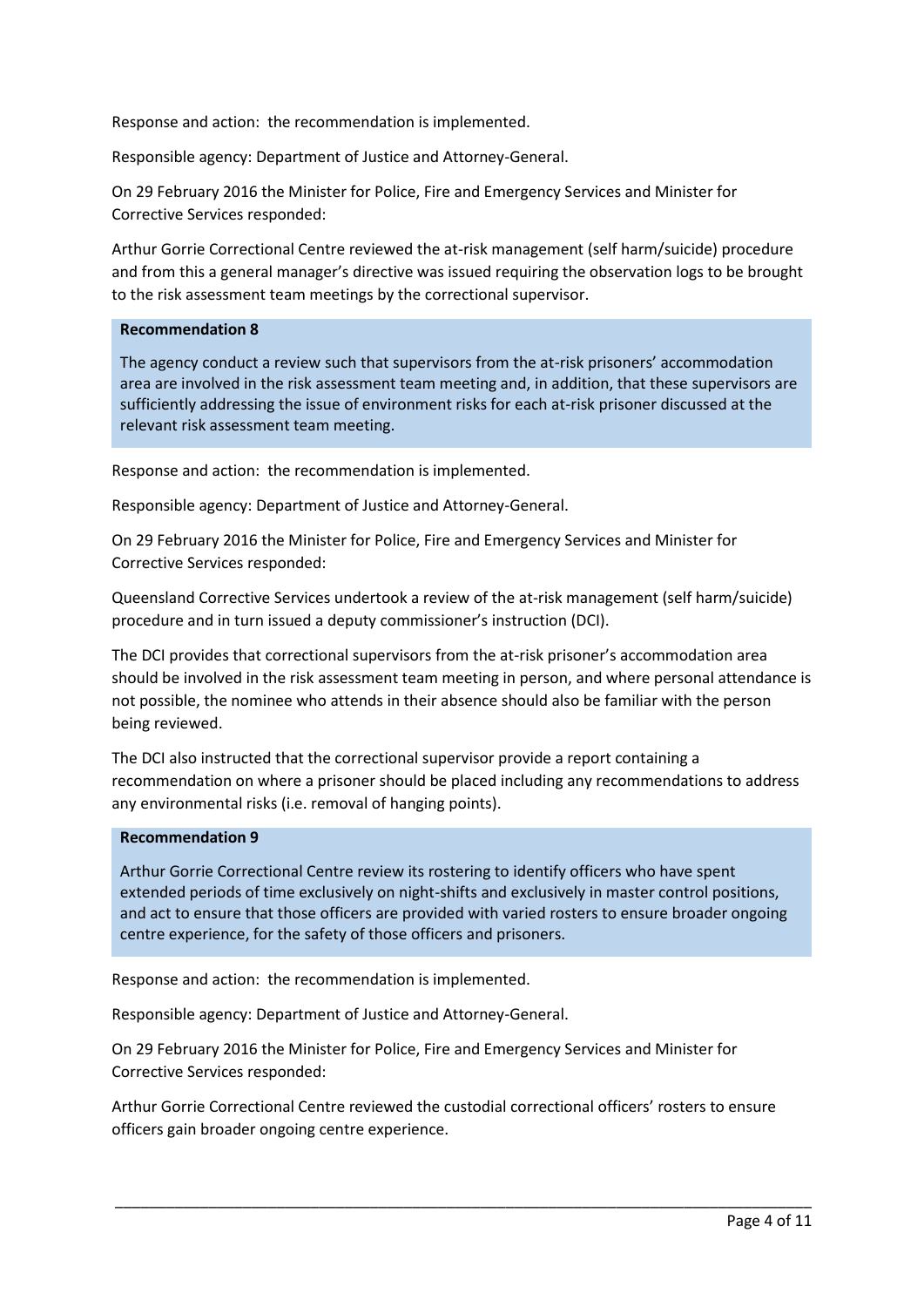## **Recommendation 10**

Consideration be given for disciplinary action in respect of:

- a. Custodial Correctional Officer Lumsden for:
	- i. either deliberately or recklessly certifying in the observations log that he had undertaken observations when he could not possibly have done so, and
	- ii. informing Mr Ohlin that he had undertaken observations of prisoner O'Connor when he could not possibly have done so.
- b. Maximum security unit supervisors Mr Mareales and Mr Patterson for failing to ensure that the closed circuit television in the exercise yard of prisoner O'Connor's cell was uncovered.

Response and action: the recommendation is implemented.

Responsible agency: Department of Justice and Attorney-General.

On 29 February 2016 the Minister for Police, Fire and Emergency Services and Minister for Corrective Services responded:

In response to first part of the coroner's recommendation, the GEO Group Australian Pty Ltd trading as Arthur Gorrie Correctional Centre (AGCC) established a policy regarding the discipline of employees. The policy, *Disciplinary procedures and guidelines*, provides a comprehensive guide for managers in handling disciplinary matters so that when disciplinary action is implemented, the action will not be deemed harsh, unjust or unreasonable taking both the substantive as well as the procedural issues applying to the particular disciplinary matter.

In response to parts i and ii, the AGCC undertook the appropriate disciplinary action where required with regards to the officer in question.

In response to the second part of the coroner's recommendation, the AGCC undertook the appropriate disciplinary action where required with regards to the officers in question.

## **Recommendation 11**

Arthur Gorrie Correctional Centre provide training on the management of at-risk prisoners to all relevant staff, including (without limitation):

- a. Training to ensure that all officers in the centre are current with their suicide prevention.
- b. Training to ensure officers understand the necessity for handover documents to contain comprehensive information. Those documents have much greater utility if the comments fields are populated with, even brief, relevant information, which could assist officers. Officers should be reminded of the purposes of these sheets and exemplar entries for the commentary section of those forms should be circulated to officers such that they may properly understand the kind of depth to which they are expected to condescend in completing these forms.
- c. Training to ensure that proper development of at-risk management plans by responsible officers. In this case there were no entries in the accommodation section.
- d. Training to ensure proper and vigilant implementation by officers required to comply with at-risk management plans. In this case, it directed a cell search for self-harm objects, however the bird cage cover was allowed to remain and with that prisoner O'Connor harmed himself.
- e. Training to ensure that all psychologists and mental health staff are aware of all relevant environment risks when conducting risk assessments.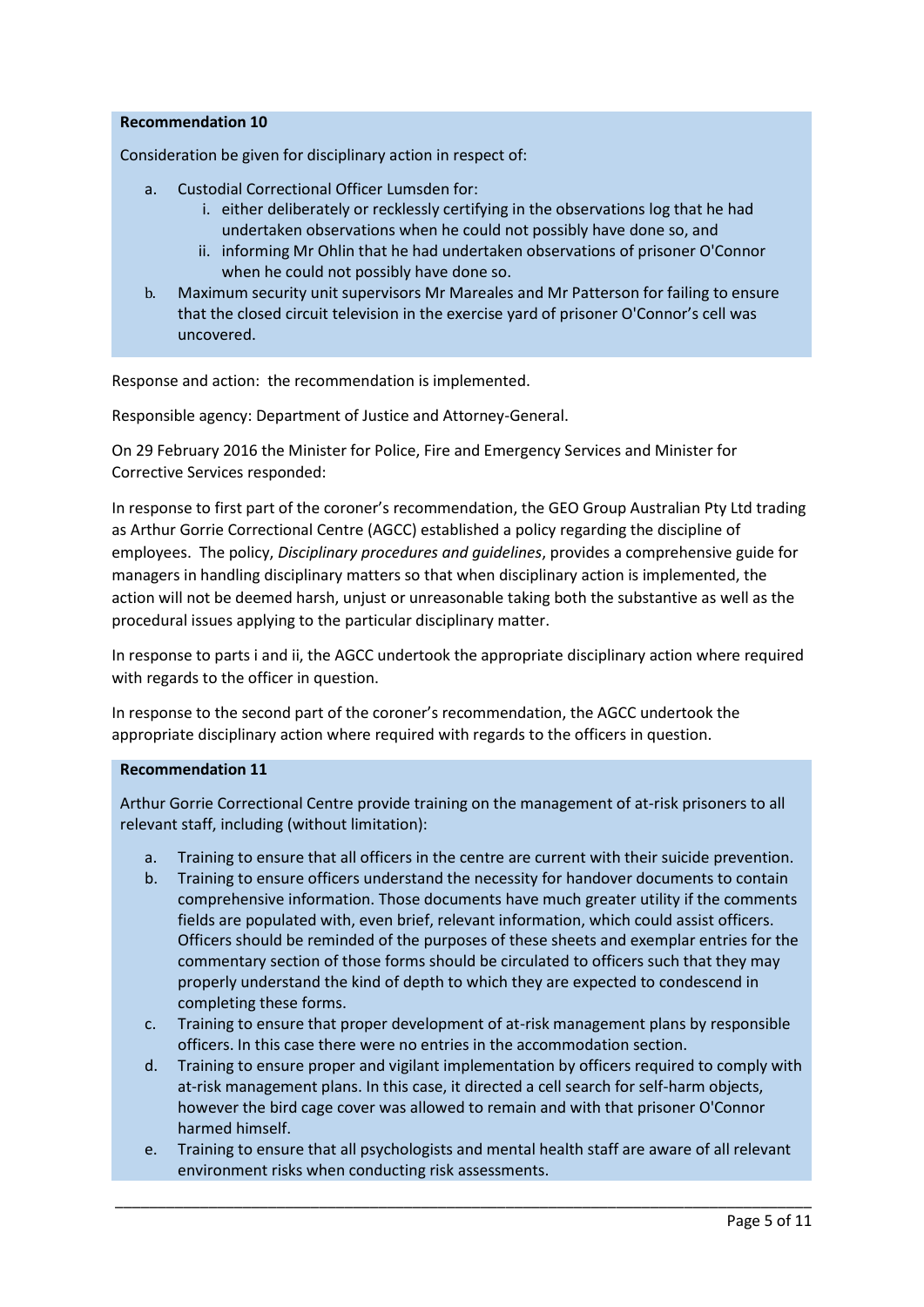f. Training to ensure proper completion of the document titled Instruction - at risk prisoner by relevant staff.

Response and action: the recommendation is implemented.

Responsible agency: Department of Justice and Attorney-General.

On 29 February 2016 the Minister for Police, Fire and Emergency Services and Minister for Corrective Services responded:

Response to part one of the coroner's recommendation: the Arthur Gorrie Correctional Centre (AGCC) established training plan which outlines all the training to be conducted within a calendar year to ensure the required training standards are maintained. Suicide awareness theory and practical training are part of the annual training plan.

Response to part two of the coroner's recommendation: the AGCC developed an *At-risk management training manual* which assists and guides the risk assessment team (RAT) (both custodial and non-custodial) as well being a tool for all staff in all aspects of the at-risk process. The manual outlines the requirement to use the observation log- at-risk prisoner, a comprehensive handover document regarding the prisoner's behavioural observations. AGCC amended the at-risk briefing to include the requirement to complete the behavioural observation section of the observation log – at-risk prisoner. The training utilising this manual commenced from 27 June 2014.

Response to part three of the coroner's recommendation: the AGCC developed an *At-risk management training manual* which assists and guides the RAT (both custodial and non-custodial) as well being a tool for all staff in all aspects of the at-risk process. AGCC has also developed an *At-risk management infrastructure guide* which is designed to assist the RAT with decision making regarding the adequacy of cell infrastructure and the specific risks presented by specific accommodation units and cells. The manual outlines the requirement of the RAT to consider and document where each prisoner being considered will be accommodated and having this documented in the at-risk management plan and instruction – at-risk prisoner.

Response to part four of the coroner's recommendation: the AGCC developed an *At-risk management training manual* which assists and guides the RAT (both custodial and non-custodial) as well being a tool for all staff in all aspects of the at-risk process. The manual outlines that officers must comply with both the at-risk management plan and instruction – at-risk prisoner. AGCC has also developed an at-risk briefing document. This briefing document supplements a verbal briefing provided by the correctional manager, security prior to an observation officer attending the post. An officer is required to receive, read and understand the instruction – at-risk prisoner upon taking up an observation post. Upon completing these activities the officer is required to sign the instruction – at-risk prisoner to signify that they understand the management regime for the prisoner.

Response to part five of the coroner's recommendation: the general manager of AGCC approved a general manager's directive for at-risk management (self harm/suicide) on 2 December 2013.

As part of this directive there is a requirement for all non-custodial members of the RAT to be taken on an inspection of each cell within the centre.

Response to part six of the coroner's recommendation: AGCC has developed an *At-risk management training manual* which assists and guides the RAT (both custodial and non-custodial) as well being a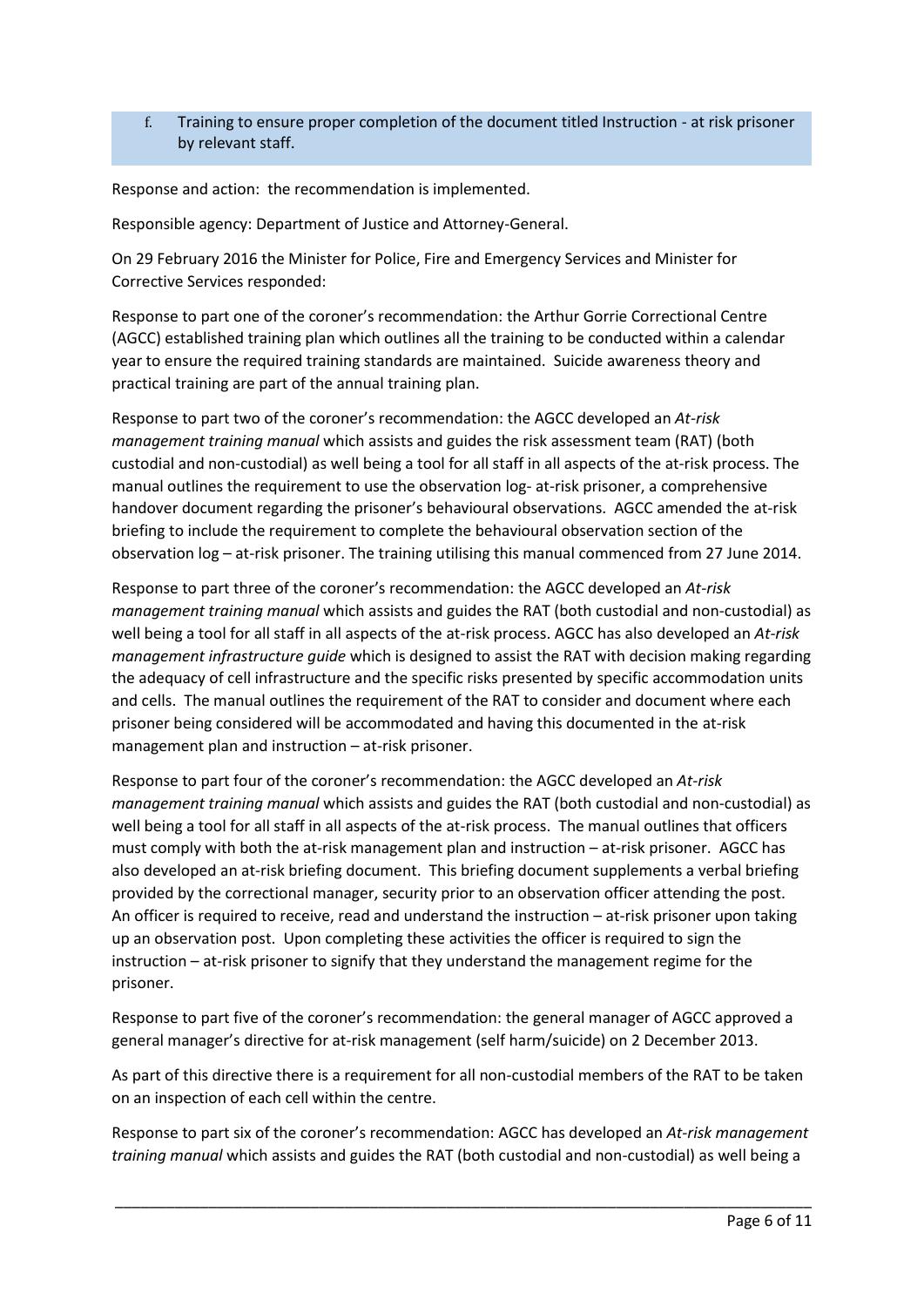tool for all staff in all aspects of the at-risk process. All members of the RAT are required to become familiar with the manual as part of their initial training as a RAT member.

# **Recommendation 12**

All relevant Arthur Gorrie Correctional Centre (AGCC) staff receive further training about at-risk indicators and how to identify them, and that AGCC implement stronger governance mechanisms for ensuring that all staff maintain current suicide prevention training and capability.

Response and action: the recommendation is implemented.

Responsible agency: Department of Justice and Attorney-General.

On 29 February 2016 the Minister for Police, Fire and Emergency Services and Minister for Corrective Services responded:

The Arthur Gorrie Correctional Centre developed an *At-risk management training manual* which assists and guides the risk assessment team (RAT) (both custodial and non-custodial) as well being a tool for all staff in all aspects of the at-risk process. The manual is sectioned into the different aspects of the at-risk process:

- identifying risk
- assessing risk
- managing risk
- preventing risk.

The theory component of the suicide awareness theory training identifies what 'at-risk' indicators are and how to identify them. This training is in line with current Queensland Corrective Services Academy training and instructors have been trained, assessed and certified as competent in the delivery of this training. The centre has an established training plan which outlines all the training to be conducted within a calendar year to ensure the required training standards are maintained. Suicide awareness theory and practical training are part of the annual training plan.

## **Recommendation 13**

Training by Arthur Gorrie Correctional Centre should incorporate awareness of the importance of not being lulled into complacency by apparent improvements in the demeanour of an at-risk prisoner.

Response and action: the recommendation is implemented.

Responsible agency: Department of Justice and Attorney-General.

On 29 February 2016 the Minister for Police, Fire and Emergency Services and Minister for Corrective Services responded:

The Arthur Gorrie Correctional Centre developed an *At-risk management training manual* which assists and guides the risk assessment team (RAT) (both custodial and non-custodial) as well being a tool for all staff in all aspects of the at-risk process. The manual is sectioned into the different aspects of the at-risk process:

\_\_\_\_\_\_\_\_\_\_\_\_\_\_\_\_\_\_\_\_\_\_\_\_\_\_\_\_\_\_\_\_\_\_\_\_\_\_\_\_\_\_\_\_\_\_\_\_\_\_\_\_\_\_\_\_\_\_\_\_\_\_\_\_\_\_\_\_\_\_\_\_\_\_\_\_\_\_\_\_\_\_

• identifying risk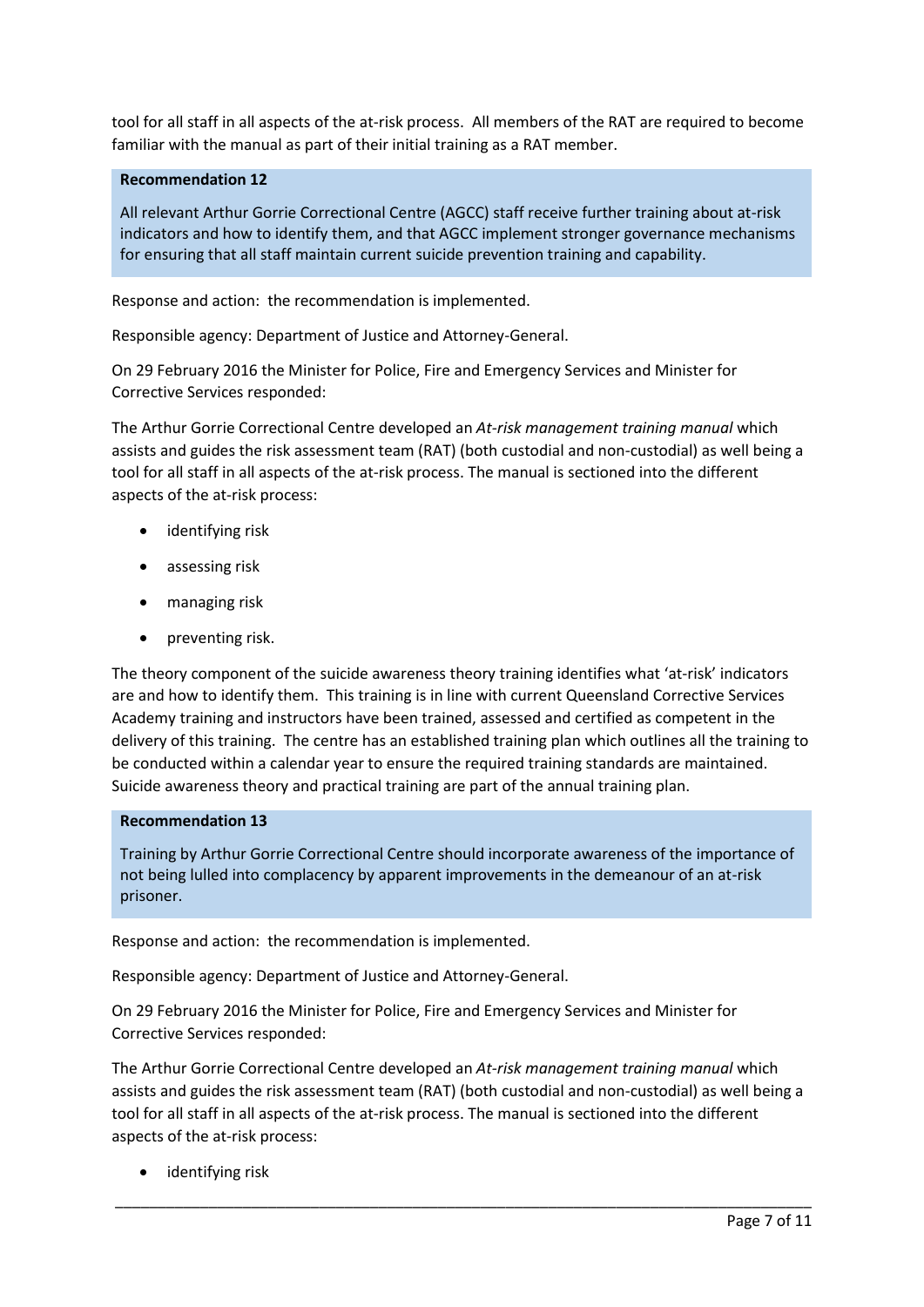- assessing risk
- managing risk
- preventing risk.

All members of the RAT are required to become familiar with the manual as part of their initial training as a RAT member. The manual reinforces with all staff involved in the RAT process are to be weary of being lulled into complacency by apparent improvements in the demeanour of an at-risk prisoner. This is achieved by open consultation between members of the RAT. Where there are any concerns relating to a prisoner's presentation the RAT always adopts the most conservative recommendation.

### **Recommendation 14**

Training should incorporate awareness of the increased suicide risk to prisoners in isolation, seclusion or administrative segregation.

Response and action: the recommendation is implemented.

Responsible agency: Department of Justice and Attorney-General.

On 29 February 2016 the Minister for Police, Fire and Emergency Services and Minister for Corrective Services responded:

The Arthur Gorrie Correctional Centre developed an *At-risk management training manual* which assists and guides the risk assessment team (RAT) (both custodial and non-custodial) as well being a tool for all staff in all aspects of the at-risk process. The manual reinforces the increased risks of isolation, seclusion and administrative segregation.

# **Recommendation 15**

Training should incorporate information about environmental and operational factors that contribute to suicide.

Response and action: the recommendation is implemented.

Responsible agency: Department of Justice and Attorney-General.

On 29 February 2016 the Minister for Police, Fire and Emergency Services and Minister for Corrective Services responded:

The Arthur Gorrie Correctional Centre developed an *At-risk management training manual* which assists and guides the risk assessment team (RAT) (both custodial and non-custodial) as well being a tool for all staff in all aspects of the at-risk process. The centre also developed an *At-risk management infrastructure guide* which is designed to assist the RAT with decision making regarding the adequacy of cell infrastructure and the specific risks presented by specific accommodation units and cells. The manual outlines specific environmental risk factors associated with mental and physical health.

### **Recommendation 16**

Urgent training should be undertaken for all relevant staff (especially those engaged in risk assessment team meetings and those otherwise required to make recommendations for at risk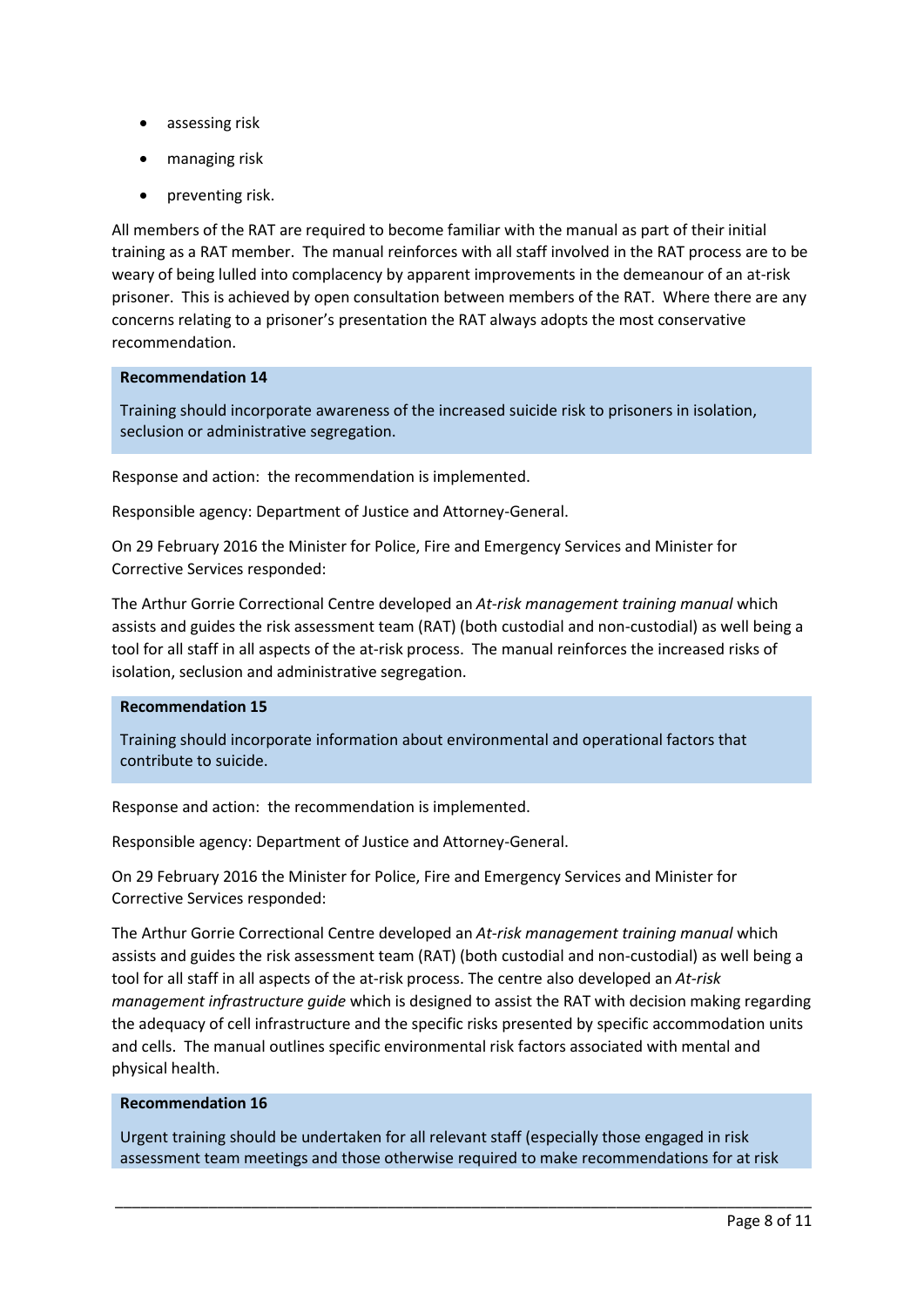prisoners) regarding suicide resistant bedding and clothing, and the assessment of the circumstances in which suicide resistant bedding and clothing should be issued.

Response and action: the recommendation is implemented.

Responsible agency: Department of Justice and Attorney-General.

On 29 February 2016 the Minister for Police, Fire and Emergency Services and Minister for Corrective Services responded:

The Arthur Gorrie Correctional Centre developed an *At-risk management training manual* which assists and guides the risk assessment team (RAT) (both custodial and non-custodial) as well being a tool for all staff in all aspects of the at-risk process. The manual outlines the risk levels and associated conditions that may be specified in a prisoner's initial response plan or at-risk management plan. This is supported by the risk levels and associated conditions document which outlines which items are suitable based on the prisoner's risk level.

## **Recommendation 17**

Further training (or refresher training) must be provided to all risk assessment team members at Arthur Gorrie Correctional Centre so that each member is aware of:

- 1. all matters that must be properly assessed by the risk assessment team meeting
- 2. whom, among the persons representing the various disciplines in attendance at the risk assessment team meeting, is principally responsible for informing the other attendees about each matter to be assessed.

Response and action: the recommendation is implemented.

Responsible agency: Department of Justice and Attorney-General.

On 29 February 2016 the Minister for Police, Fire and Emergency Services and Minister for Corrective Services responded:

The Arthur Gorrie Correctional Centre developed an *At-risk management training manual* which assists and guides the risk assessment team (RAT) (both custodial and non-custodial) as well being a tool for all staff in all aspects of the at-risk process. The manual outlines the role and composition of the RAT, the weekly RAT schedule which is based on the risk level of the prisoner, outlines the decision making process of the RAT and outlines the responsibility of each RAT member and their responsibility at the RAT.

## **Recommendation 18**

Significant training (or refresher training) about how to conduct proper at-risk observations and how to case note those observations is required for all staff required to carry them out as part of their duties. This includes but is not limited to the following:

- 1. Training to ensure supervisors responsible for ratifying observations logs understand how to interpret observations instructions, how to ensure that officers for whom they are responsible are correctly adhering to instructions, and why it is not appropriate to ratify observations compliance in observations logs until after the observations have been carried out.
- 2. Training to ensure that all officers in the centre understand the purpose of at-risk observations instructions sheets; including, relevantly, how to complete them, why it is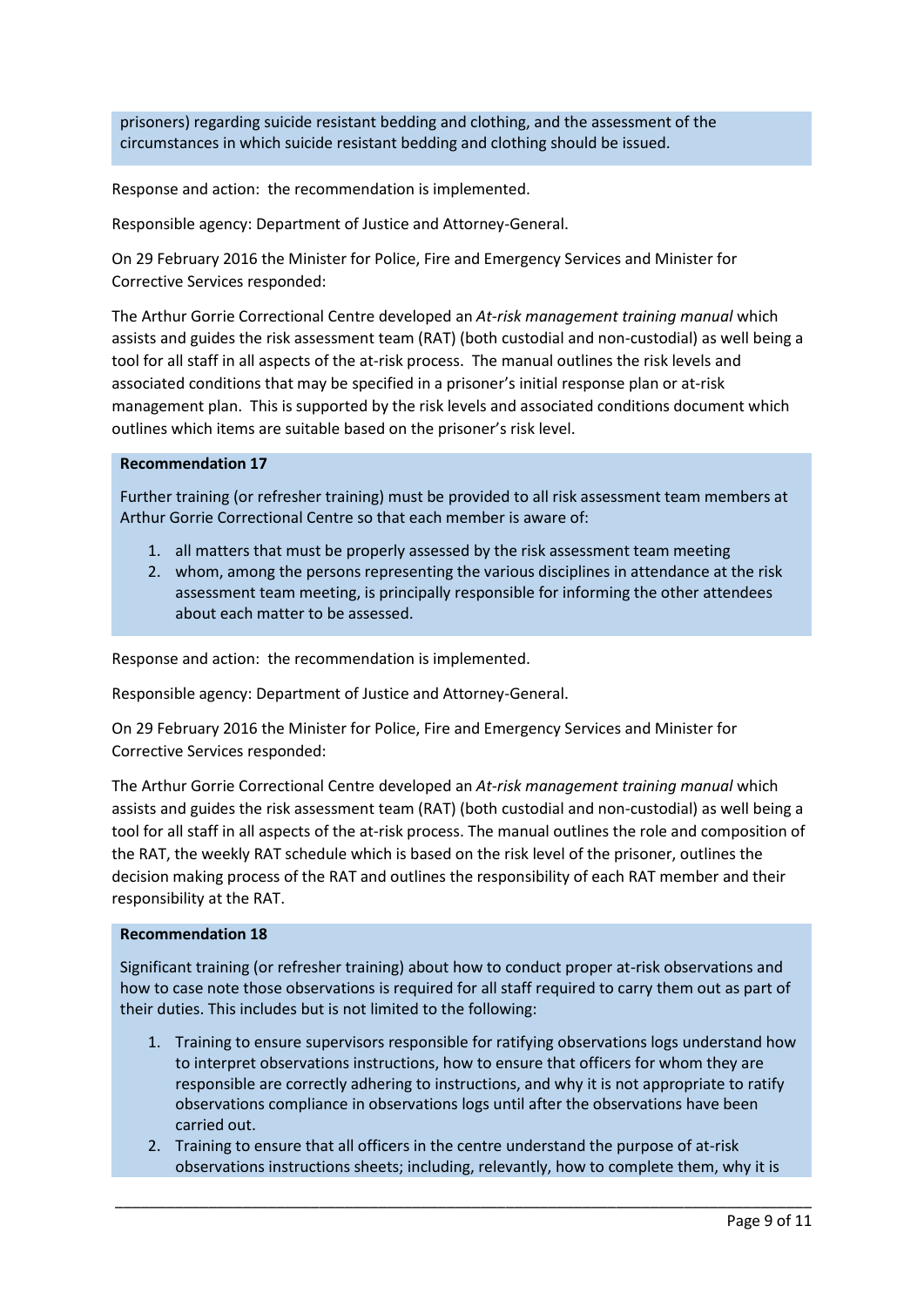necessary to complete them in a consistent fashion using consistent language, how to interpret them, how to apply them, how and when to escalate concerns and issues, and why it is necessary to be familiar with them.

3. Training to ensure observation officers understand what kind of information should be included in case notes and observation log commentary, including an understating that properly particularised information and statements of objective fact, rather than subjective assertions, are of greater assistance to those who have to rely on such information without the benefit of interviewing the at-risk prisoner in assessing and making recommendations for appropriate care regimes for at-risk prisoners.

Response and action: the recommendation is implemented.

Responsible agency: Department of Justice and Attorney-General.

On 29 February 2016 the Minister for Police, Fire and Emergency Services and Minister for Corrective Services responded:

a) The Arthur Gorrie Correctional Centre (AGCC) developed an *At-risk management training manual* which assists and guides the risk assessment team (RAT) (both custodial and non-custodial) as well being a tool for all staff in all aspects of the at-risk process. The manual outlines staff responsibilities for conducting observations and the observation log – at-risk prisoner. Observation officers are provided with a copy of the at-risk briefing whilst receiving a verbal briefing before attending an observation post. The briefing outlines terminology differences (i.e. physical and visual observations) and outlines the duties of the observation officer. The correctional supervisor assigned to the RAT is aware of the content of this briefing and can use the briefing as a reference tool as necessary.

b) The manual specifies the correctional supervisor and the RAT chair are to complete the instruction – at-risk prisoner. This is done at the end of each RAT meeting, prior to ratification. Since March 2014, the centre has had a dedicated correctional supervisor post for the W-Block (contains the observation unit) and the Health Services Centre. As there are only two correctional supervisors completing the instruction – at-risk prisoner, it has ensured a consistent approach to completing these documents. Observation officers are provided with a copy of the at-risk briefing whilst receiving a verbal briefing before attending an observation post. The briefing and document specify that the observing officer must review and understand the content of the instruction – at-risk prisoner and that they must sign the form to acknowledge the content. The briefing also covers what the observing officer must do if they have any concerns regarding the prisoner. The observing officer must immediately inform their correctional supervisor or correctional manager and raise a new notice of concern.

c) The AGCC developed an *At-risk management training manual* (MH 1012) which assists and guides the RAT (both custodial and non-custodial) as well b**e**ing a tool for all staff in all aspects of the at-risk process.

\_\_\_\_\_\_\_\_\_\_\_\_\_\_\_\_\_\_\_\_\_\_\_\_\_\_\_\_\_\_\_\_\_\_\_\_\_\_\_\_\_\_\_\_\_\_\_\_\_\_\_\_\_\_\_\_\_\_\_\_\_\_\_\_\_\_\_\_\_\_\_\_\_\_\_\_\_\_\_\_\_\_

The manual is sectioned into the different aspects of the at-risk process:

- identifying risk
- assessing risk
- managing risk
- preventing risk.